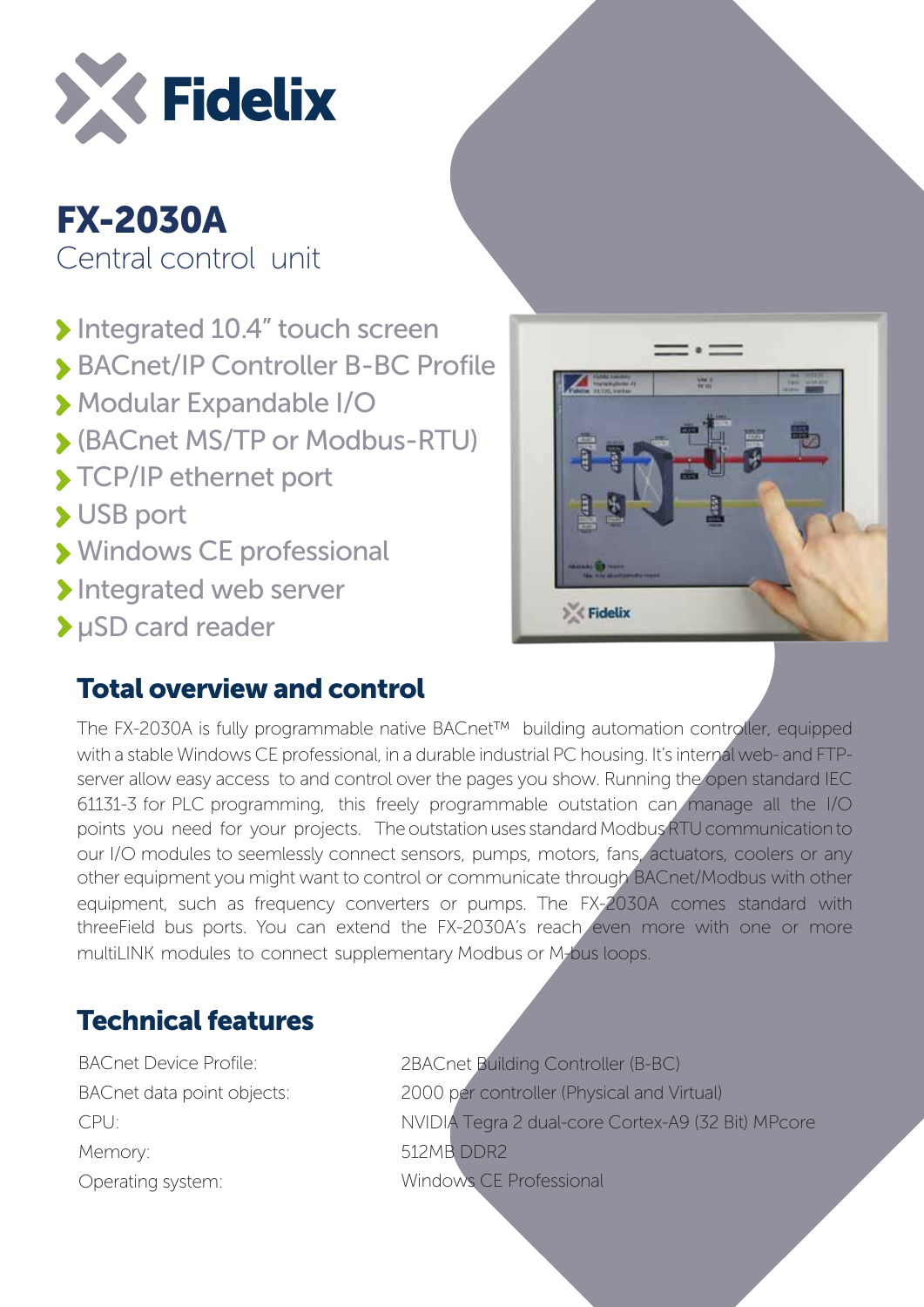| <b>Communication Ports:</b>         | $1 \times 10/100$ Ethernet port, $3 \times$ RS-485 Ports, |
|-------------------------------------|-----------------------------------------------------------|
|                                     | 1 x modem port, 1 x USB, 1 x DVI Port                     |
| Dimensions (backpanel /frontpanel): | 264 x 230mm / 280 x 246mm (x 58mm height)                 |
| Operating voltage:                  | 12 to 24VDC (+/-10%)                                      |
| Operating temperature:              | 0 to $+50^{\circ}$ C                                      |
| Maximum load:                       | 750 mA                                                    |
| Historical trends:                  | 20,000 changed values per point                           |
| Maximum fieldbus connection:        | 3 built-in serial ports and 5 IP ports                    |
| Installation:                       | On substation door (protection class up to IP54)          |

Fieldbus ports: use a serial port to connect modules using BACnet MS/TP or Modbus RTU, RS-485. The maximum number of modules per loop is 63, addressed from 1-63. FX-2030-A comes with three firls bus loops. If you need more, you can use our multiLINK communication module to add three additional fieldbus ports.

**Other ports:** Use the DVI port to connect an external display, and the USB port to connect an external mouse and/or keyboard. The serial COM1 port can be used with a standard SMS modem. The RJ45 ethernet port can be used with a fixed IP address, or the substation can get an address through the network's DHCP server.

Programming: The FX-2030A has an embedded FTP and web server. The pages you make with our HTML editor, that contain the point names that are linked to physical points, will be shown locally in the exact same way you can consult them remotely with a standard browser. At startup, the local browser is started full screen, offering the end user the exact view you want them to see.

Use our Integrated Development Environment FX-Editor, combining the webpages you create (HTML), the point programming and the PLC code (using IEC 61131-3 stan-dards), to create, manage and maintain projects fast and efficiently.

Networking: FX-2030A's can exchange information with each other over a TCP/IP network, offering virtually unlimited expansion of the system. The controllers can share measurements (e.g. outside temperature) or other relevant point data. The FX-2030A can also transmit information to a Fidelix webVision SCADA server with its own user interface to make control and management even easier by offering a dedicated multi-station overview and grouping measurements and/or history data from several controllers into easy and clearly understandable reports.

µSD card: The µSD card has a dual functionality. The FX-2030A automatically makes weekly backups to the µSD card (during nighttime), something you can also do manually through the user interface or by briefly (< 1 sec.) pushing the reset button (though pressing the reset button will also restart your system after the backup has been made). When using a 24 VDC power supply, the capacitor gets charged enough to take a backup of the pointdata in case of a rupture in power supply.

On the other hand, the µSD card can also be used to restore the system to a previous state, or to quickly load complete programs in projects where you have multiple identical systems.